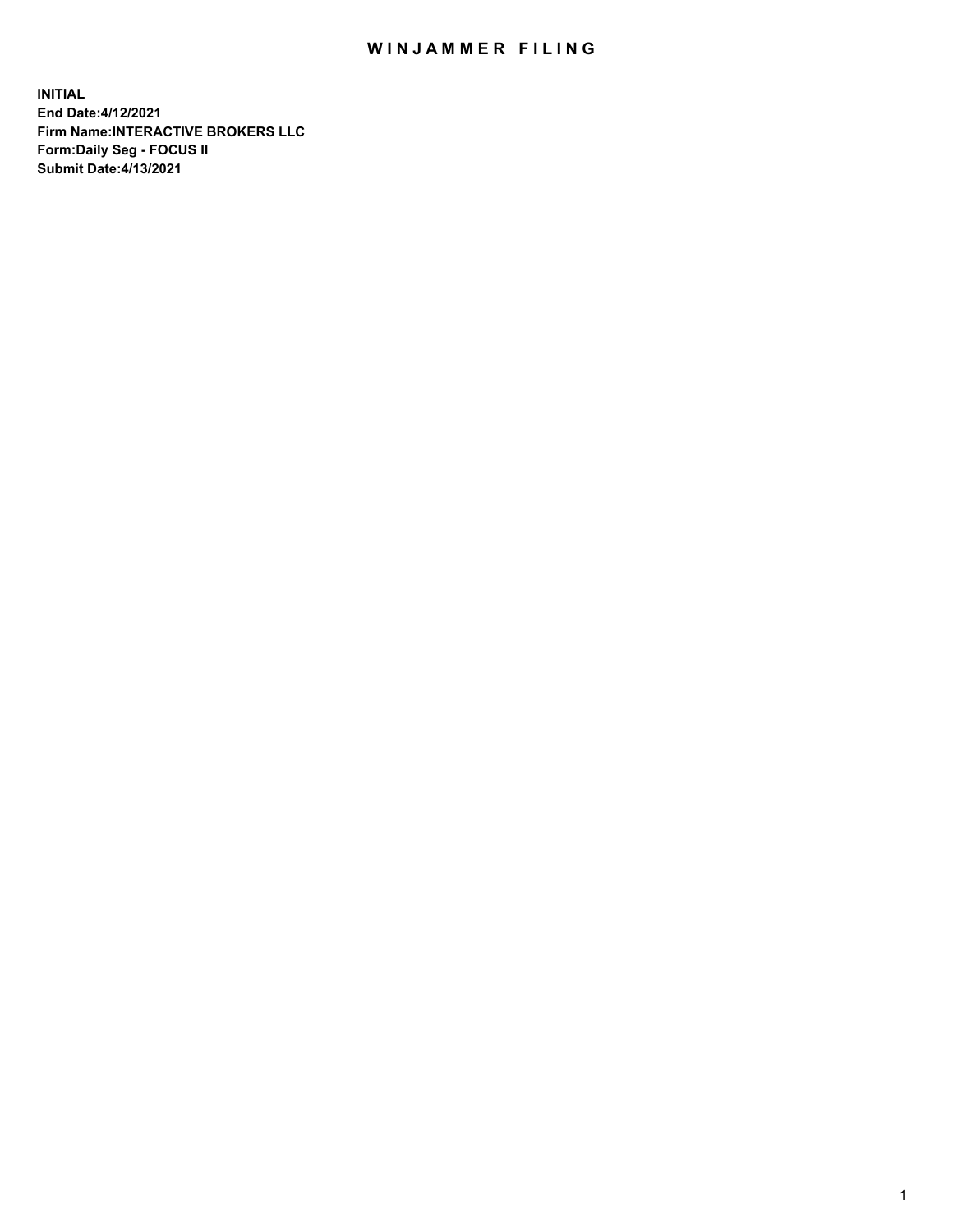**INITIAL End Date:4/12/2021 Firm Name:INTERACTIVE BROKERS LLC Form:Daily Seg - FOCUS II Submit Date:4/13/2021 Daily Segregation - Cover Page**

| Name of Company                                                                                                                                                                                                                                                                                                               | <b>INTERACTIVE BROKERS LLC</b>                                                            |  |
|-------------------------------------------------------------------------------------------------------------------------------------------------------------------------------------------------------------------------------------------------------------------------------------------------------------------------------|-------------------------------------------------------------------------------------------|--|
| <b>Contact Name</b>                                                                                                                                                                                                                                                                                                           | James Menicucci                                                                           |  |
| <b>Contact Phone Number</b>                                                                                                                                                                                                                                                                                                   | 203-618-8085                                                                              |  |
| <b>Contact Email Address</b>                                                                                                                                                                                                                                                                                                  | jmenicucci@interactivebrokers.c<br><u>om</u>                                              |  |
| FCM's Customer Segregated Funds Residual Interest Target (choose one):<br>a. Minimum dollar amount: ; or<br>b. Minimum percentage of customer segregated funds required:% ; or<br>c. Dollar amount range between: and; or<br>d. Percentage range of customer segregated funds required between: % and %.                      | $\overline{\mathbf{0}}$<br>0<br>155,000,000 245,000,000<br>0 <sub>0</sub>                 |  |
| FCM's Customer Secured Amount Funds Residual Interest Target (choose one):<br>a. Minimum dollar amount: ; or<br>b. Minimum percentage of customer secured funds required:%; or<br>c. Dollar amount range between: and; or<br>d. Percentage range of customer secured funds required between:% and%.                           | <u>0</u><br>$\overline{\mathbf{0}}$<br>80,000,000 120,000,000<br>00                       |  |
| FCM's Cleared Swaps Customer Collateral Residual Interest Target (choose one):<br>a. Minimum dollar amount: ; or<br>b. Minimum percentage of cleared swaps customer collateral required:%; or<br>c. Dollar amount range between: and; or<br>d. Percentage range of cleared swaps customer collateral required between:% and%. | <u>0</u><br>$\underline{\mathbf{0}}$<br>$\underline{0}$ $\underline{0}$<br>0 <sub>0</sub> |  |

Attach supporting documents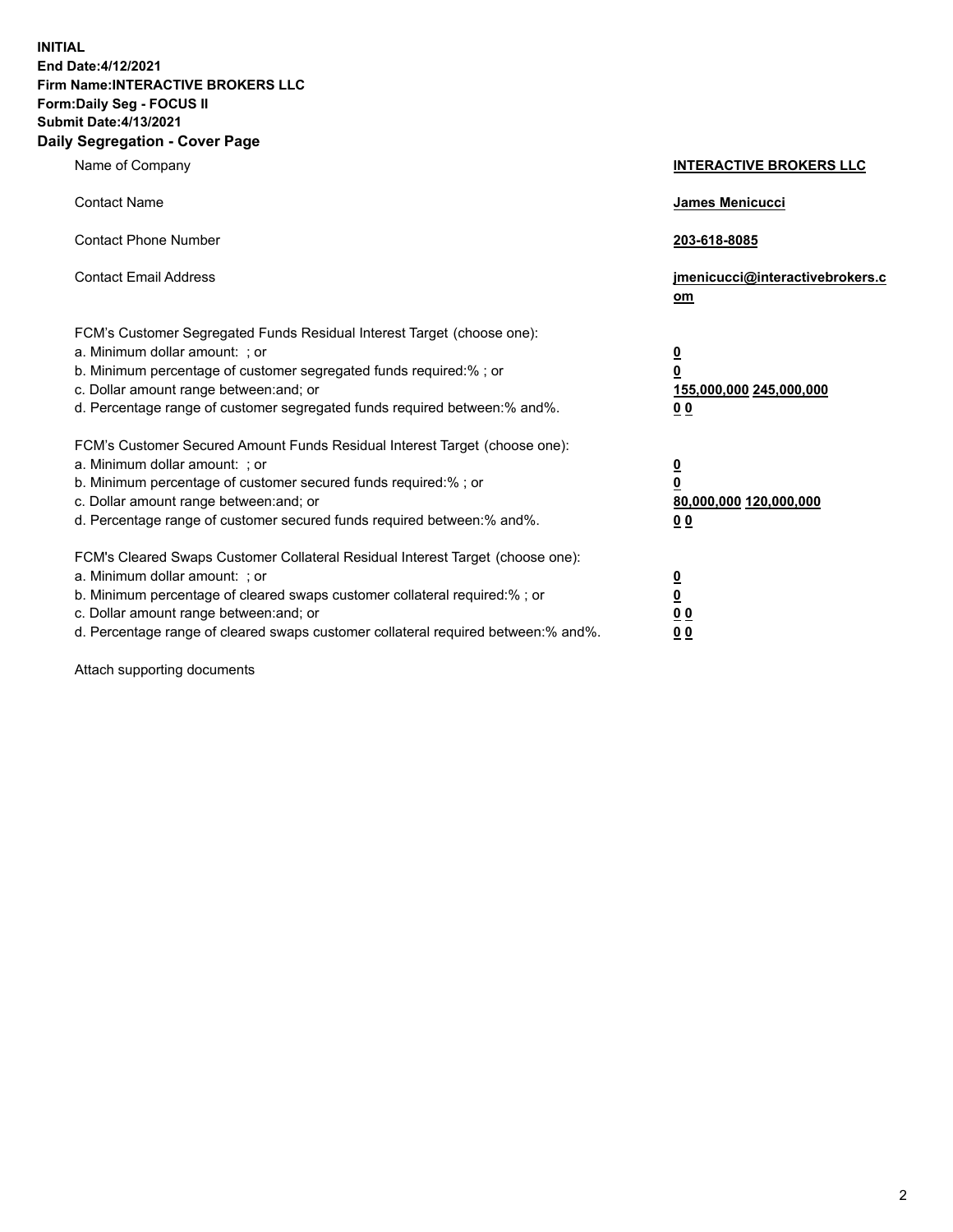**INITIAL End Date:4/12/2021 Firm Name:INTERACTIVE BROKERS LLC Form:Daily Seg - FOCUS II Submit Date:4/13/2021 Daily Segregation - Secured Amounts**

## Foreign Futures and Foreign Options Secured Amounts Amount required to be set aside pursuant to law, rule or regulation of a foreign government or a rule of a self-regulatory organization authorized thereunder **0** [7305] 1. Net ledger balance - Foreign Futures and Foreign Option Trading - All Customers A. Cash **470,400,638** [7315] B. Securities (at market) **0** [7317] 2. Net unrealized profit (loss) in open futures contracts traded on a foreign board of trade **8,614,250** [7325] 3. Exchange traded options a. Market value of open option contracts purchased on a foreign board of trade **104,279** [7335] b. Market value of open contracts granted (sold) on a foreign board of trade **-6,843** [7337] 4. Net equity (deficit) (add lines 1. 2. and 3.) **479,112,324** [7345] 5. Account liquidating to a deficit and account with a debit balances - gross amount **4,571** [7351] Less: amount offset by customer owned securities **0** [7352] **4,571** [7354] 6. Amount required to be set aside as the secured amount - Net Liquidating Equity Method (add lines 4 and 5) **479,116,895** [7355] 7. Greater of amount required to be set aside pursuant to foreign jurisdiction (above) or line 6. **479,116,895** [7360] FUNDS DEPOSITED IN SEPARATE REGULATION 30.7 ACCOUNTS 1. Cash in banks A. Banks located in the United States **50,278,730** [7500] B. Other banks qualified under Regulation 30.7 **0** [7520] **50,278,730** [7530] 2. Securities A. In safekeeping with banks located in the United States **299,995,500** [7540] B. In safekeeping with other banks qualified under Regulation 30.7 **0** [7560] **299,995,500** [7570] 3. Equities with registered futures commission merchants A. Cash **0** [7580] B. Securities **0** [7590] C. Unrealized gain (loss) on open futures contracts **0** [7600] D. Value of long option contracts **0** [7610] E. Value of short option contracts **0** [7615] **0** [7620] 4. Amounts held by clearing organizations of foreign boards of trade A. Cash **0** [7640] B. Securities **0** [7650] C. Amount due to (from) clearing organization - daily variation **0** [7660] D. Value of long option contracts **0** [7670] E. Value of short option contracts **0** [7675] **0** [7680] 5. Amounts held by members of foreign boards of trade A. Cash **257,638,052** [7700] B. Securities **0** [7710] C. Unrealized gain (loss) on open futures contracts **5,004,547** [7720] D. Value of long option contracts **104,279** [7730] E. Value of short option contracts **-6,843** [7735] **262,740,035** [7740] 6. Amounts with other depositories designated by a foreign board of trade **0** [7760] 7. Segregated funds on hand **0** [7765] 8. Total funds in separate section 30.7 accounts **613,014,265** [7770] 9. Excess (deficiency) Set Aside for Secured Amount (subtract line 7 Secured Statement Page 1 from Line 8) **133,897,370** [7380] 10. Management Target Amount for Excess funds in separate section 30.7 accounts **80,000,000** [7780] 11. Excess (deficiency) funds in separate 30.7 accounts over (under) Management Target **53,897,370** [7785]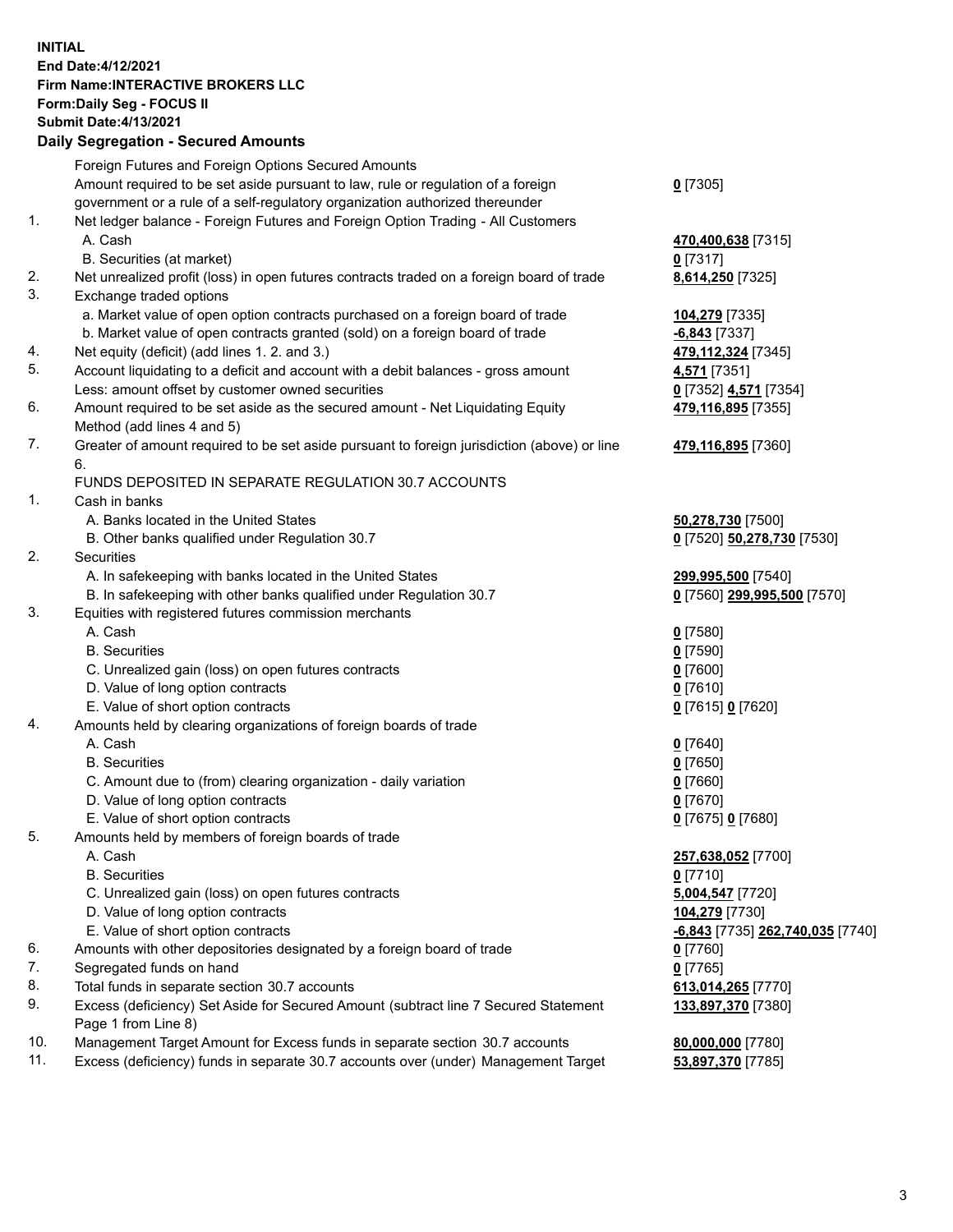**INITIAL End Date:4/12/2021 Firm Name:INTERACTIVE BROKERS LLC Form:Daily Seg - FOCUS II Submit Date:4/13/2021 Daily Segregation - Segregation Statement** SEGREGATION REQUIREMENTS(Section 4d(2) of the CEAct) 1. Net ledger balance A. Cash **6,402,860,085** [7010] B. Securities (at market) **0** [7020] 2. Net unrealized profit (loss) in open futures contracts traded on a contract market **52,803,210** [7030] 3. Exchange traded options A. Add market value of open option contracts purchased on a contract market **262,444,857** [7032] B. Deduct market value of open option contracts granted (sold) on a contract market **-232,179,166** [7033] 4. Net equity (deficit) (add lines 1, 2 and 3) **6,485,928,986** [7040] 5. Accounts liquidating to a deficit and accounts with debit balances - gross amount **1,308,523** [7045] Less: amount offset by customer securities **0** [7047] **1,308,523** [7050] 6. Amount required to be segregated (add lines 4 and 5) **6,487,237,509** [7060] FUNDS IN SEGREGATED ACCOUNTS 7. Deposited in segregated funds bank accounts A. Cash **1,242,326,014** [7070] B. Securities representing investments of customers' funds (at market) **3,150,463,490** [7080] C. Securities held for particular customers or option customers in lieu of cash (at market) **0** [7090] 8. Margins on deposit with derivatives clearing organizations of contract markets A. Cash **1,824,881,122** [7100] B. Securities representing investments of customers' funds (at market) **471,529,690** [7110] C. Securities held for particular customers or option customers in lieu of cash (at market) **0** [7120] 9. Net settlement from (to) derivatives clearing organizations of contract markets **12,499,075** [7130] 10. Exchange traded options A. Value of open long option contracts **262,410,102** [7132] B. Value of open short option contracts **-232,291,813** [7133] 11. Net equities with other FCMs A. Net liquidating equity **0** [7140] B. Securities representing investments of customers' funds (at market) **0** [7160] C. Securities held for particular customers or option customers in lieu of cash (at market) **0** [7170] 12. Segregated funds on hand **0** [7150] 13. Total amount in segregation (add lines 7 through 12) **6,731,817,680** [7180] 14. Excess (deficiency) funds in segregation (subtract line 6 from line 13) **244,580,171** [7190] 15. Management Target Amount for Excess funds in segregation **155,000,000** [7194] **89,580,171** [7198]

16. Excess (deficiency) funds in segregation over (under) Management Target Amount Excess